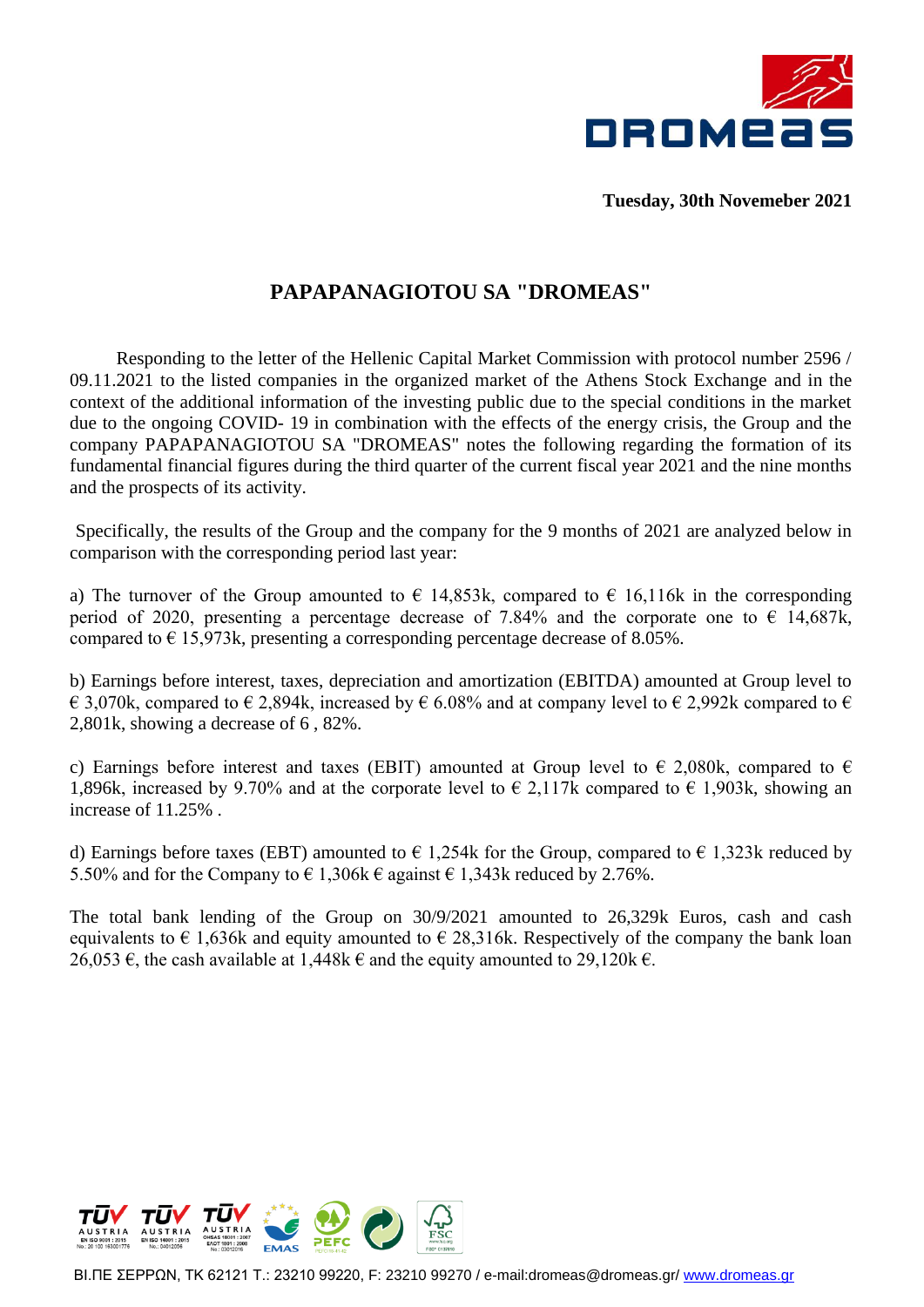

All of the above, as well as the changes in the Loan position, the capital structure and the other measures of the financial position that took place during the third quarter of the year 2021 are shown in the tables below:

| <b>STATEMENTS OF RESULTS (in thousand Euros)</b>                | <b>GROUP</b> |         |         |         |
|-----------------------------------------------------------------|--------------|---------|---------|---------|
|                                                                 |              |         |         |         |
|                                                                 | 1/1          | 1/1     | $1/7 -$ | $1/7 -$ |
|                                                                 | 30/9/21      | 30/9/20 | 30/9/21 | 30/9/20 |
| Turnover                                                        | 14,853       | 16,116  | 5,896   | 6,214   |
| Earnings before taxes, interest and total depreciation (EBITDA) | 3,070        | 2.894   | 1,861   | 1,457   |
| Earnings before interest and taxes (EBIT)                       | 2,080        | 1,896   | 1,508   | 1,131   |
| Earnings before taxes (EBT)                                     | 1,254        | 1,323   | 1,136   | 1,029   |

| <b>STATEMENTS OF RESULTS (in thousand Euros)</b>                | <b>COMPANY</b> |                |                    |                    |
|-----------------------------------------------------------------|----------------|----------------|--------------------|--------------------|
|                                                                 | 1/1<br>30/9/21 | 1/1<br>30/9/20 | $1/7 -$<br>30/9/21 | $1/7 -$<br>30/9/20 |
| Turnover                                                        | 14,687         | 15,973         | 5,832              | 6,179              |
| Earnings before taxes, interest and total depreciation (EBITDA) | 2.992          | 2.801          | 1,878              | 1,376              |
| Earnings before interest and taxes (EBIT)                       | 2.117          | 1,903          | 1,580              | 1,089              |
| Earnings before taxes (EBT)                                     | 1,306          | 1,343          | 1,213              | 991                |

| <b>FINANCIAL STATEMENT DATA (in thousand Euros)</b> | <b>GROUP</b> |
|-----------------------------------------------------|--------------|
|                                                     |              |

|                                | 30-09-21 | 30-06-21 | 31-12-20 |
|--------------------------------|----------|----------|----------|
| Long-term loan liabilities     | 17.900   | 18.172   | 18.438   |
| Short-term loan liabilities    | 8.429    | 9.233    | 9.193    |
| Total equity                   | 28.316   | 27.180   | 27.234   |
| <b>Commercial Liabilities</b>  | 3.543    | 3.496    | 3.352    |
| <b>Commercial Requirements</b> | 12.168   | 10.597   | 9.863    |
| Cash available                 | 1.636    | 2.072    | 3.536    |

| <b>FINANCIAL STATEMENT DATA (in thousand Euros)</b> | <b>COMPANY</b> |          |          |
|-----------------------------------------------------|----------------|----------|----------|
|                                                     |                |          |          |
|                                                     | 30-09-21       | 30-06-21 | 31-12-20 |
| Long-term loan liabilities                          | 17.725         | 17.972   | 18.187   |
| Short-term loan liabilities                         | 8.328          | 9.133    | 9.093    |
| Total equity                                        | 29.120         | 27.907   | 27.995   |
| <b>Commercial Liabilities</b>                       | 3.423          | 3.744    | 3.468    |
| <b>Commercial Requirements</b>                      | 12.533         | 11.223   | 10.509   |
| Cash available                                      | 1.448          | 1.910    | 3.333    |

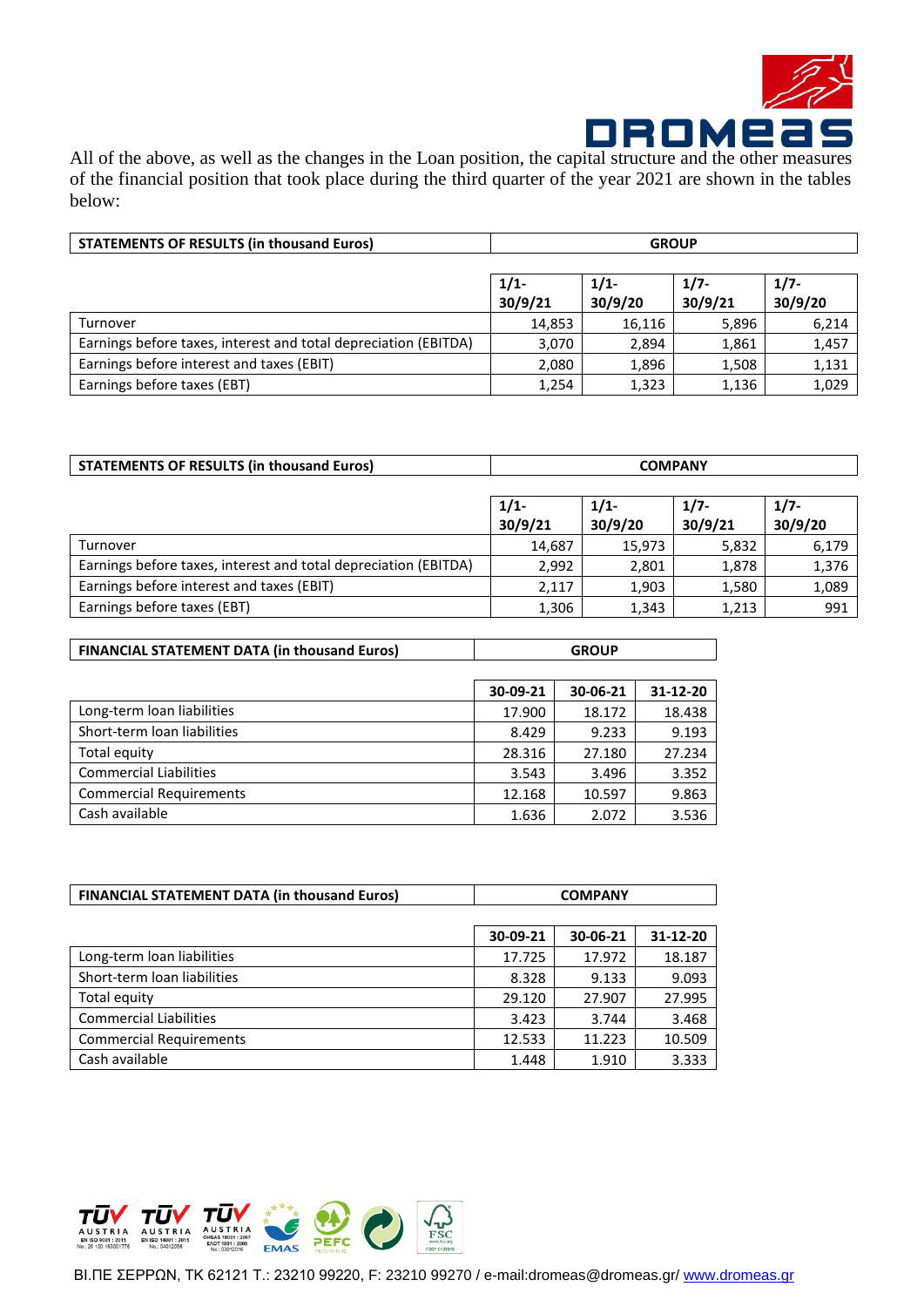

 In terms of dealing with the potential risk of production stopping due to the occurrence of cases, the company from the beginning of the pandemic period follows the instructions given by the authorities. In this context, the protocols for ensuring the Health of the Personnel and the other involved Customers and Suppliers are strictly observed in accordance with the guidelines and recommendations of the World Health Organization, the National Agency for Public Health and the General Secretariat for Policy. In this way until today the company has managed to operate smoothly throughout the leaked period since the beginning of the pandemic and we hope that by continuing to follow the measures indicated strictly and consistently we will not face a problem in the company's production unit.

 Referring now to problems that may arise from the suppliers or customers of the company we have to mention the following:

A) The company supplies AD and auxiliary materials for the implementation of its production from a variety of reliable suppliers who usually do not come from a single country. This dispersion of suppliers in different countries and companies gives us the opportunity to hope that even if one or more of our suppliers are concerned about the pandemic, either individually or as a country of origin, our company will be able to replace them, so as to ensure the smooth flow of the materials necessary for the production of AD and BD. The time delay of the delivery of AD supplies increased the stock value.

Β) The company exports a significant part of its products to Central Europe which is also currently under strong pressure due to the pandemic. Its sales relate mainly to large projects undertaken under contracts and less to small retail sales that could be significantly adversely affected. The execution of the contracts is still implemented, but in some cases there is a slight delay in the receipts of the products, but it is occasional and is usually balanced by larger receipts in later periods. As evidenced by the turnover of the first half of the year and the first nine months of the year, the company manages to maintain a satisfactory rate of deliveries-sales despite any problems of delays in the leaked period and we have every reason to believe that this will continue in the near future. In terms of domestic sales, they have recorded a stabilizing course in the year both through the company's sales network and through the continuous strengthening of sales through the e-shop. In the whole year, they are expected to exceed those of the year 2020 due to the undertaking-implementation of an important project of OTE. This is partly due to the overall upward trend of investments in its economy country but also in the fact that the company has a high recognition due to its quality products and prices that meet the principle "value for money".

 To the problem of the pandemic was added the problem of the energy crisis in combination with the crisis of significant appreciation of materials worldwide. The companies, as well as all companies are exposed to the risks they have taken and the actions they can take to address them are limited. However, in order to maintain its level of efficiency, it moved on the following three axes:

A) Within 2021, it revised its price list three times, most recently in October 2021, trying to balance the increase in costs imposed on it by increasing the cost of energy and materials, absorbing some and passing the rest on to consumers. The average increase in the price list, which was divided according to the materials and the energy costs required for the production of each product, amounted to approximately 20%.

B) As we have mentioned above, a large part of the company's sales comes from the undertaking of contracts for large projects, mainly abroad. The projects add up to an execution of around 80m  $\epsilon$  and are divided into those that were undertaken before 2021 and later.



ΒΙ.ΠΕ ΣΕΡΡΩΝ, ΤΚ 62121 Τ.: 23210 99220, F: 23210 99270 / e-mail:dromeas@dromeas.gr/ [www.dromeas.gr](http://www.dromeas.gr/)